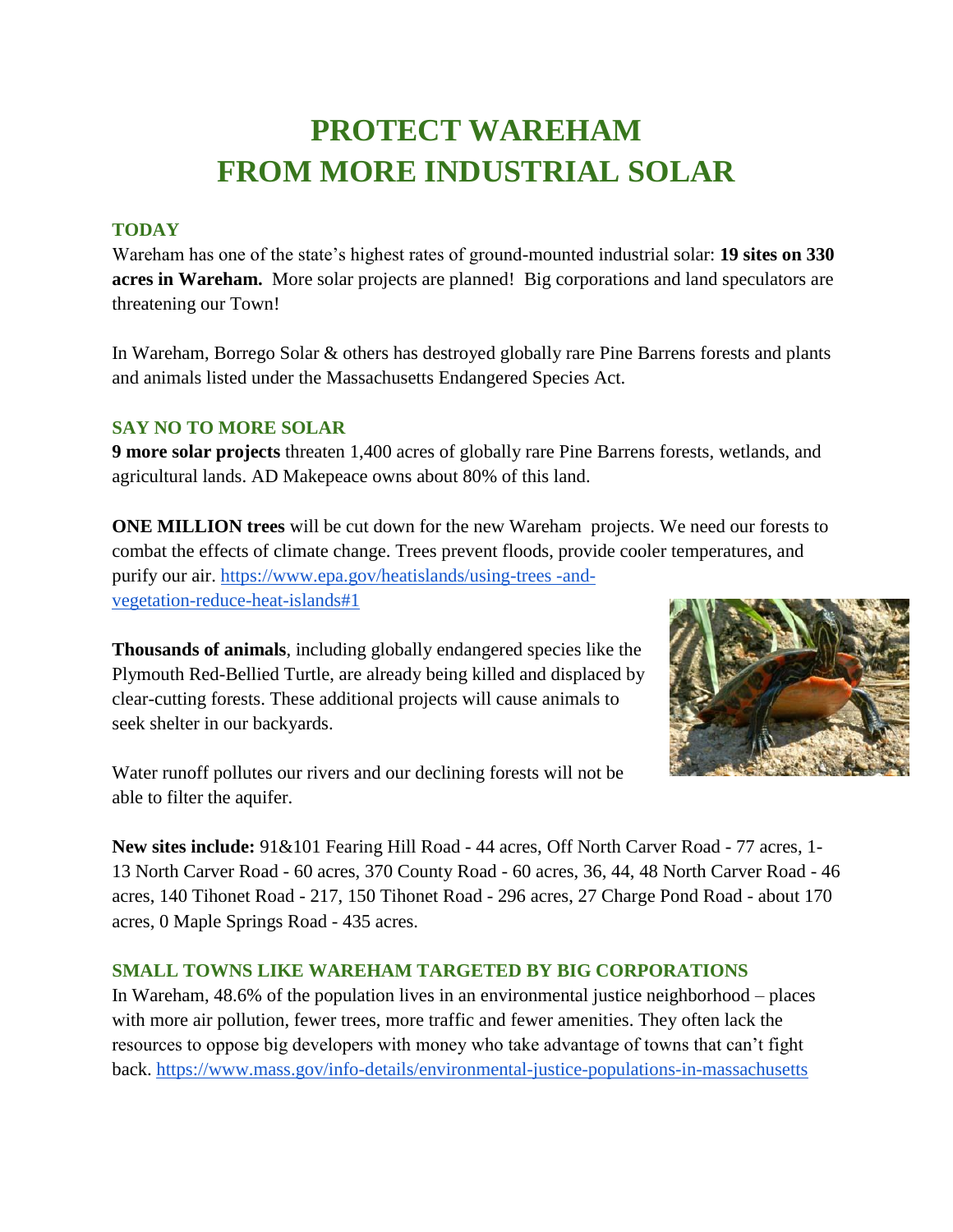#### **INDUSTRIAL SOLAR REDUCES OUR PROPERTY VALUES**

Each massive industrial solar project reduces our property values. We must end this blight that solar developers have been subjecting Wareham residents to for years.

[https://web.uri.edu/coopext](https://web.uri.edu/coopext/files/PropertyValueImpactsOfSolar.pdf)  [/files/PropertyValueImpactsOfSolar.pdf](https://web.uri.edu/coopext/files/PropertyValueImpactsOfSolar.pdf)

#### **WHERE WE PUT SOLAR MATTERS!**

Solar energy is not a green solution when it requires clear-cutting forests and takes over farmland. The best places for solar panels are rooftops, parking lot canopies, brownfields, and landfills.



S

olar canopy structure in MBTA parking lot

#### **NATIVE AMERICAN SACRED LANDS**

Wareham is part of Wampanoag territory occupied by Native Americans for thousands of years. Wampanoag people still live in Wareham on their ancestral lands and hunt, fish, and gather here, following their traditional lifeways. Big solar developments are constructed without consulting with the Wampanoag community often resulting in the destruction of sacred sites.

#### **TAKE ACTION TO STOP MORE INDUSTRIAL SOLAR IN WAREHAM!**

#### **Attend and get involved in town meetings and hearings!**

Whether Wareham gets more big solar depends on decisions made by the Planning Board and Conservation Commission.

MAKE YOUR VOICE HEARD: **Contact Town Hall:** Judith Whiteside, Chair, Board of Selectmen: [jwhiteside@wareham.ma.us;](mailto:jwhiteside@wareham.ma.us) 508-291-3100.